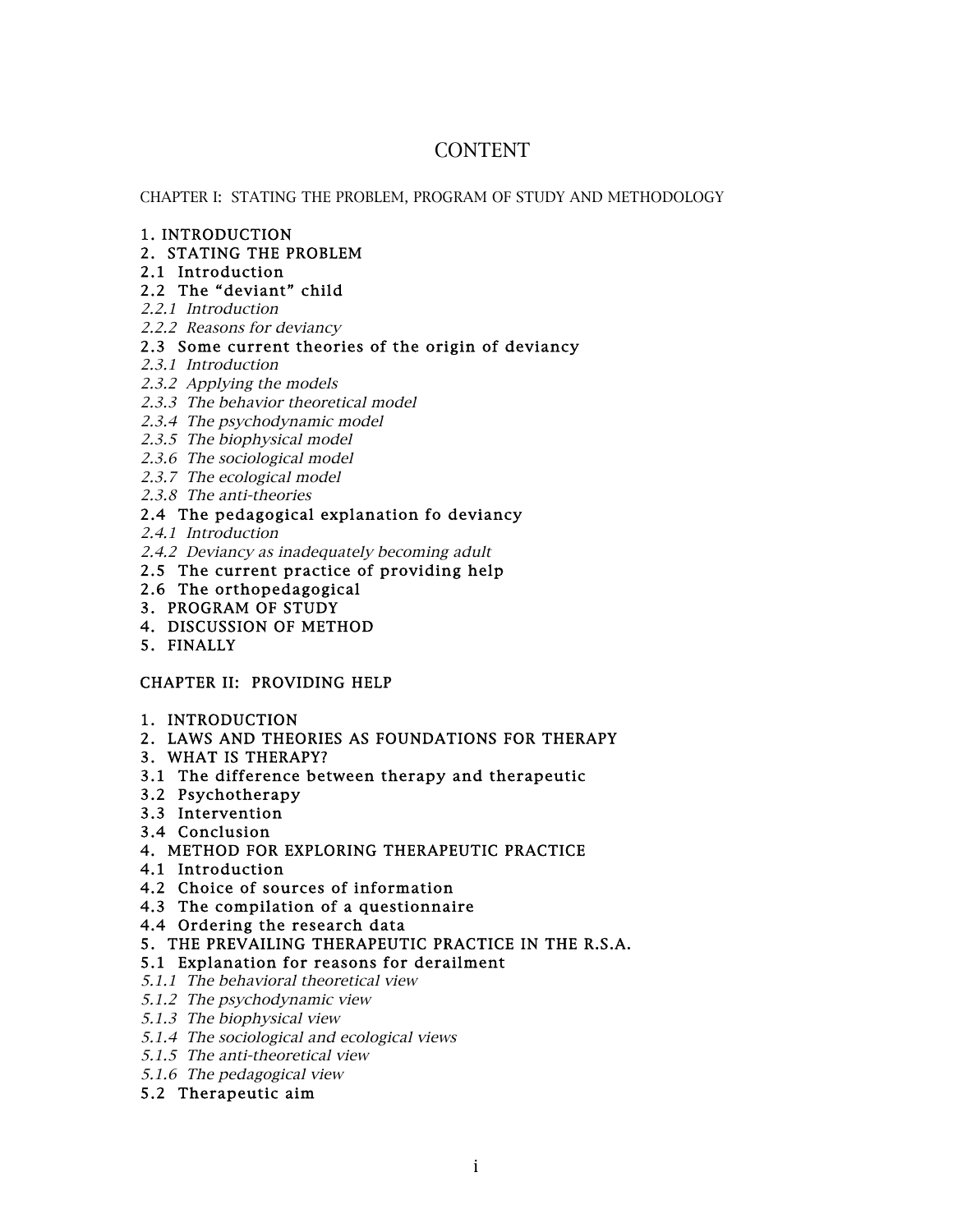- 5.2.1 Aim formulation as a result of a demarcated, clearly denotable beginning diagnostic phase
- 5.2.2 Acceptance conversation
- 5.2.3 Statement of the announced problem
- 5.2.4 Deliming problem areas

## 5.3 Preparation

- 5.3.1 No specific planning
- 5.3.2 Planning the total therapeutic course
- 5.3.3 Short-term planning
- 5.3.4 Overall planning in combination with planning from session to session
- 5.3.5 Delimiting aims for the therapist
- 5.3.6 Making a contract

#### 5.4 Therapeutic content

- 5.4.1 Free choice of the child
- 5.4.2 Therapist and child choose together
- 5.4.3 Symbolic treatment of the problem
- 5.4.4 Selection by the therapist

# 5.5 The therapeutic relationship

- 5.5.1 Confidentiality
- 5.5.2 Sincerity
- 5.5.3 Empathy
- 5.5.4 Respect for human dignity
- 5.5.5 Helpfulness
- 5.5.6 Acceptance
- 5.5.7 Purposefully establishing a relationship
- 5.6 The course of therapy
- 5.6.1 The diagnostic phase
- 5.6.2 Verification
- 5.6.3 Intervening
- 5.6.4 Evaluating

## 5.7 Methods and techniques

- 5.7.1 Methods generally applied
	- 5.7.1.1 Behavior modification
	- 5.7.1.2 Directive play therapy
	- 5.7.1.3 Parental guidance
	- 5.7.1.4 The guidance conversation
- 5.7.2 Supplementary methods
	- 5.7.2.1 Language enrichment therapy
	- 5.7.2.2 Psychomotor therapy
	- 5.7.2.3 Orthodidactical help
	- 5.7.2.4 Art therapy
	- 5.7.2.5 Drama therapy
	- 5.7.2.6 Family therapy
	- 5.7.2.7 Environmental change
- 5.7.3 Methods used less generally

## 5.7.3.1 Rogerian non-directive client-centered therapy

- 5.7.3.2 Audio-psycho-phonological therapy
- 5.7.3.3 Ellis' rational-emotive therapy (RET)
- 5.7.3.4 Gestalt therapy
- 5.7.3.5 Group play therapy
- 5.7.3.6 Final considerations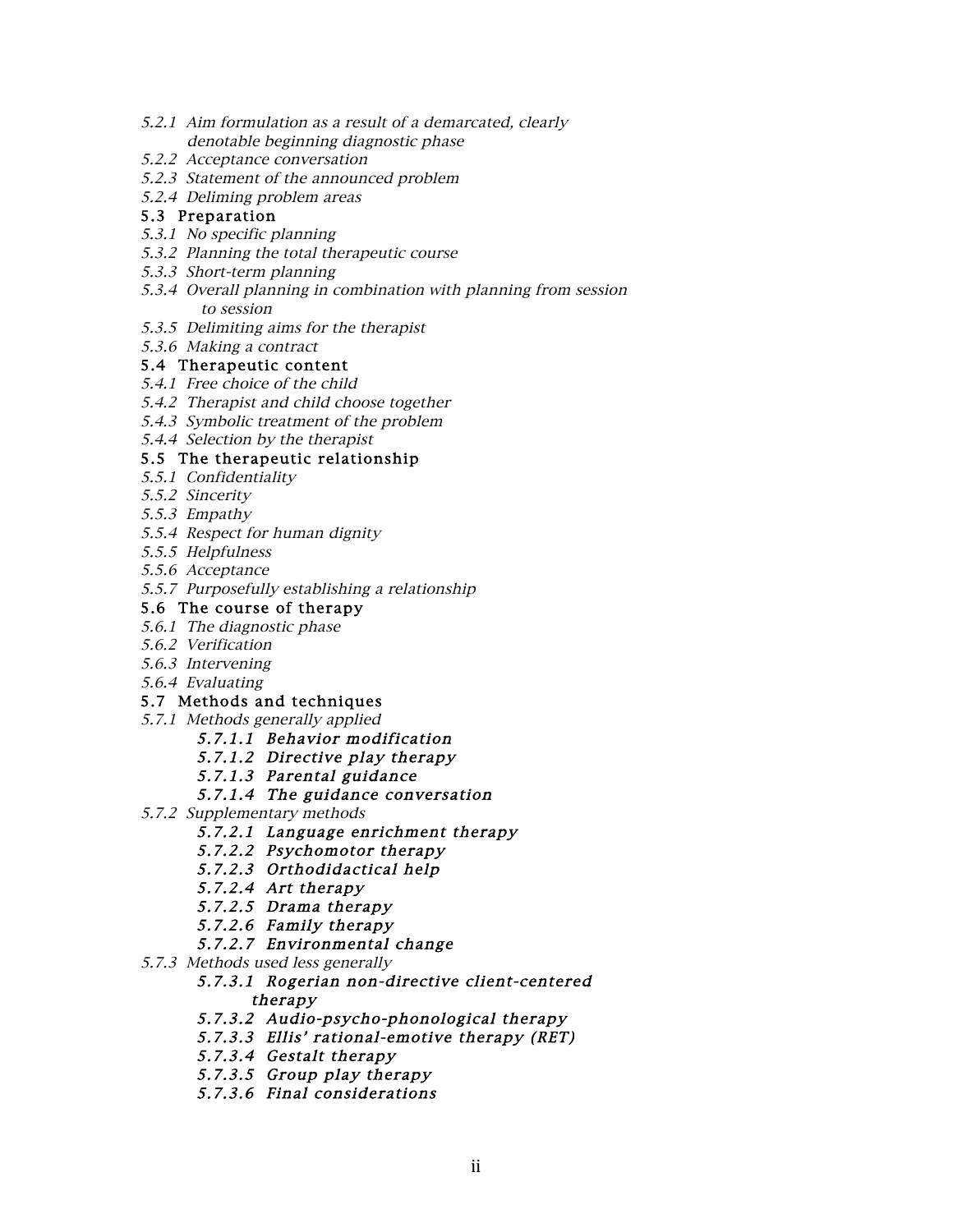### 5.8 Parental accompaniment

5.8.1 Help with [personal] adulthood problems 5.8.2 Training in parenting

# 5.9 Findings

## CHAPTER III: THE THEORETICAL FOUNDATION OF PEDOTHERAPY

- 1. INTRODUCTION
- 2. CHILD-ANTHROPOLOGICAL GROUNDING
- 2.1 Introduction
- 2.2 Being-a-child implies a being-who-is-becoming-adult
- 2.3 A child is the educator's conversational partner
- 2.4 A child yearns for security
- 2.5 A child is an existing person
- 2.6 A child as person is totality-in-function
- 3. THE NECESSITY FOR A CRITERIAL STRUCTURE
- 3.1 Introduction
- 3.2 The event of educating and designing criteria
- 4. THE PEDAGOGICAL NATURE OF PARENTAL ACCOMPANIMENT
- 5. PEDOTHERAPY AS PROVIDING PEDAGOGICAL HELP
- 5.1 Introduction
- 5.2 The appearance of essences of educating from a fundamental pedagogical perspective
- 5.2.1 Introduction
- 5.2.2 The pedagogical relationship structures
	- 5.2.2.1 Understanding
	- 5.2.2.2 Trust
	- 5.2.2.3 Authority
- 5.2.3 The pedagogical sequence structures
- 5.2.4 The pedagogical activity structures
- 5.2.5 The pedagogical aim structures
- 5.3 The appearance of fundamental pedagogical categories in the pedotherapeutic event
- 5.3.1 Introduction
- 5.3.2 The relationship structures
- 5.3.3 The sequence structures
- 5.3.4 The aim structures
- 5.3.5 The activity structures
- 5.3.6 Conclusions
- 5.4 The appearance of educative essences from a psychopedagogical perspective
- 5.5 The appearance of psychopedagogical categories in the pedotherapeutic event
- 5.5.1 Introduction
- 5.5.2 Affective accompaniment to affective actualization
- 5.5.3 Cognitive accompaniment to cognitive actualization
- 5.5.4 Normative accompaniment to normative actualization
- 5.5.5 Final viewing
- 5.6 The appearance of essences of educating from a didactic-pedagogical perspective
- 5.7 The appearance of didactic-pedagogical categories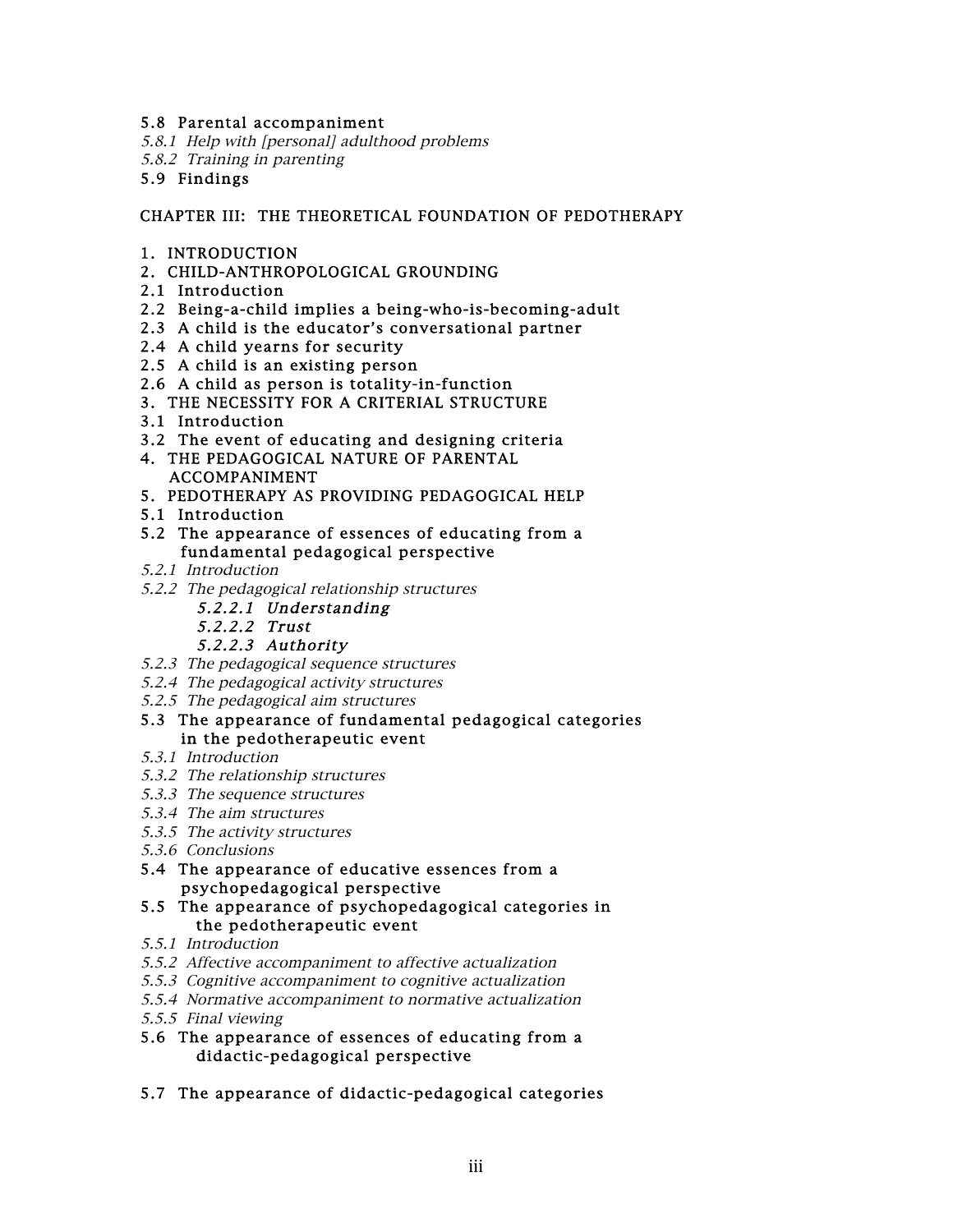#### in the pedotherapeutic event

- 5.7.1 Introduction
- 5.7.2 Implementing didactic categories
	- 5.7.2.1 Unlocking reality
	- 5.7.2.2 Learning
	- 5.7.2.3 Forming
	- 5.7.2.4 Orienting
	- 5.7.2.5 Accompanying (guiding)
	- 5.7.2.6 Objectifying or distancing
	- 5.7.2.7 Imperativity
	- 5.7.2.8 Anticipation
	- 5.7.2.9 Formalizing
	- 5.7.2.10 Socializing
	- 5.7.2.11 Delimiting
	- 5.7.2.12 Achieving
	- 5.7.2.13 Progressing
	- 5.7.2.14 Reducing
- 5.7.3 Concluding comment

6. THE RELATIONSHIP PEDAGOGY : ORTHOPEDAGOGY

### CHAPTER IV: DESIGNING A PEDOTHERAPEUTIC PRACTICE

#### 1. INTRODUCTION

2. THE PEDOTHERAPEUTIC SEQUENCE STRUCTURE

#### 2.1 Introduction

#### 2.2 Stating the problem

- 2.2.1 Taking stock
- 2.2.2 Formulating
- 2.2.3 Evaluating
- 2.2.4 Classifying

#### 2.3 Content

- 2.3.1 Introduction
- 2.3.2 Choice of content
- 2.3.3 Reducing the content
- 2.3.4 Asking questions

#### 2.4 Form

- 2.4.1 Introduction
- 2.4.2 Choice of ground forms
- 2.4.3 Choice of methodological principle
	- 2.4.3.1 The directive principle
	- 2.4.3.2 The indirective principle
	- 2.4.3.3 The choice of principles of ordering

# 2.5 Strategies

- 2.5.1 Introduction
- 2.5.2 The locale
- 2.5.3 Aids
- 2.5.4 Techniques
	- 2.5.4.1 The information conversation
	- 2.5.4.2 Play therapy
	- 2.5.4.3 The imaginary journey
	- 2.5.4.4 Art therapy
	- 2.5.4.5 Human modeling
	- 2.5.4.6 Concluding view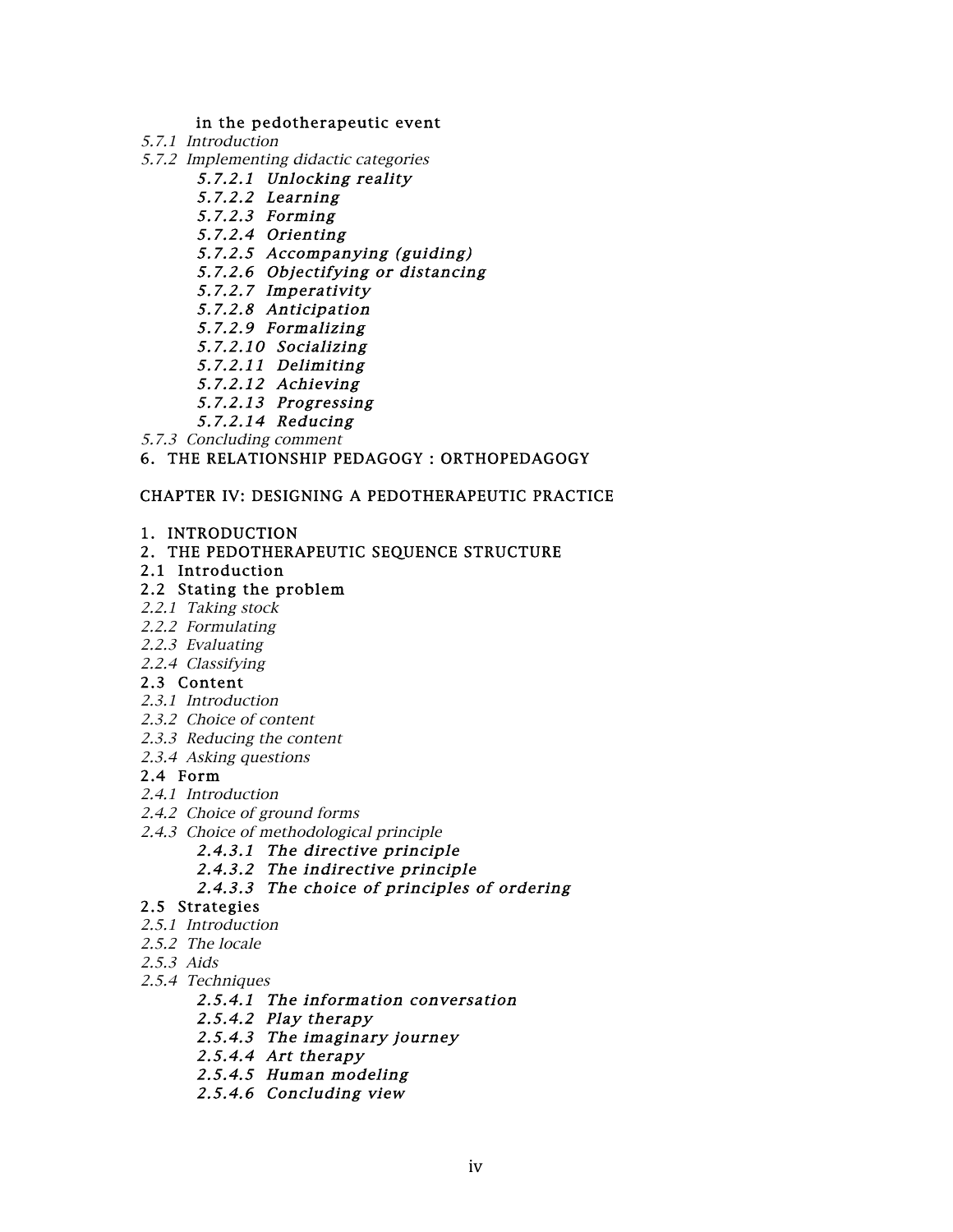- 2.6 Evaluating
- 3. SCHEMA FOR PLANNING A PEDOTHERAPEUTIC PRACTICE
- 4. CONCLUSIONS

# CHAPTER V: AN EXAMPLE OF PROVIDING PEDOTHERAPEUTIC HELP TO A CHILD IN EDUCATIVE DISTRESS

- 1. INTRODUCTION
- 2. THE ANNOUNCED PROBLEM
- 3. HISTORICITY
- 4. SUMMARIZED PERSON IMAGE
- 4.1 Psychic life actualization
- 4.2 Problematic educative event
- 5. LONG-TERM PLANNING
- 5.1 Introduction
- 5.2 Problematic meanings

#### 5.3 Reduction of the problematic

- 5.3.1 The relationship child : self
- 5.3.2 The relationship child : other
- 5.3.3 The relationship child : things
- 5.3.4 The relationship child : God

#### 5.4 Aims

- 5.4.1 Overarching aim
- 5.4.2 Implicit aim
- 5.4.3 Explicit aim
- 5.5 Choice of principle of ordering
- 5.6 Choice of methodological principle

#### 6. THE PEDOTHERAPEUTIC SEQUENCE

- Session 1
- Session 2
- Session 3
- Session 4
- Session 5
- Session 6
- Session 7
- Session 8
- 7. SYNTHESIS
- 7.1 The relationship child : self
- 7.2 The relationship child : other
- 7.3 The relationship child: things
- 7.4 the raltionship child : God
- 7.5 Conclusions

#### CHAPTER VI: FINDINGS, CONCLUSIONS AND RECOMMENDATIONS

- 1. FINDINGS
- 2. CONCLUSIONS
- 3. RECOMMENDATIONS
- 4. IN CONCLUSION

BIBLIOGRAPHY